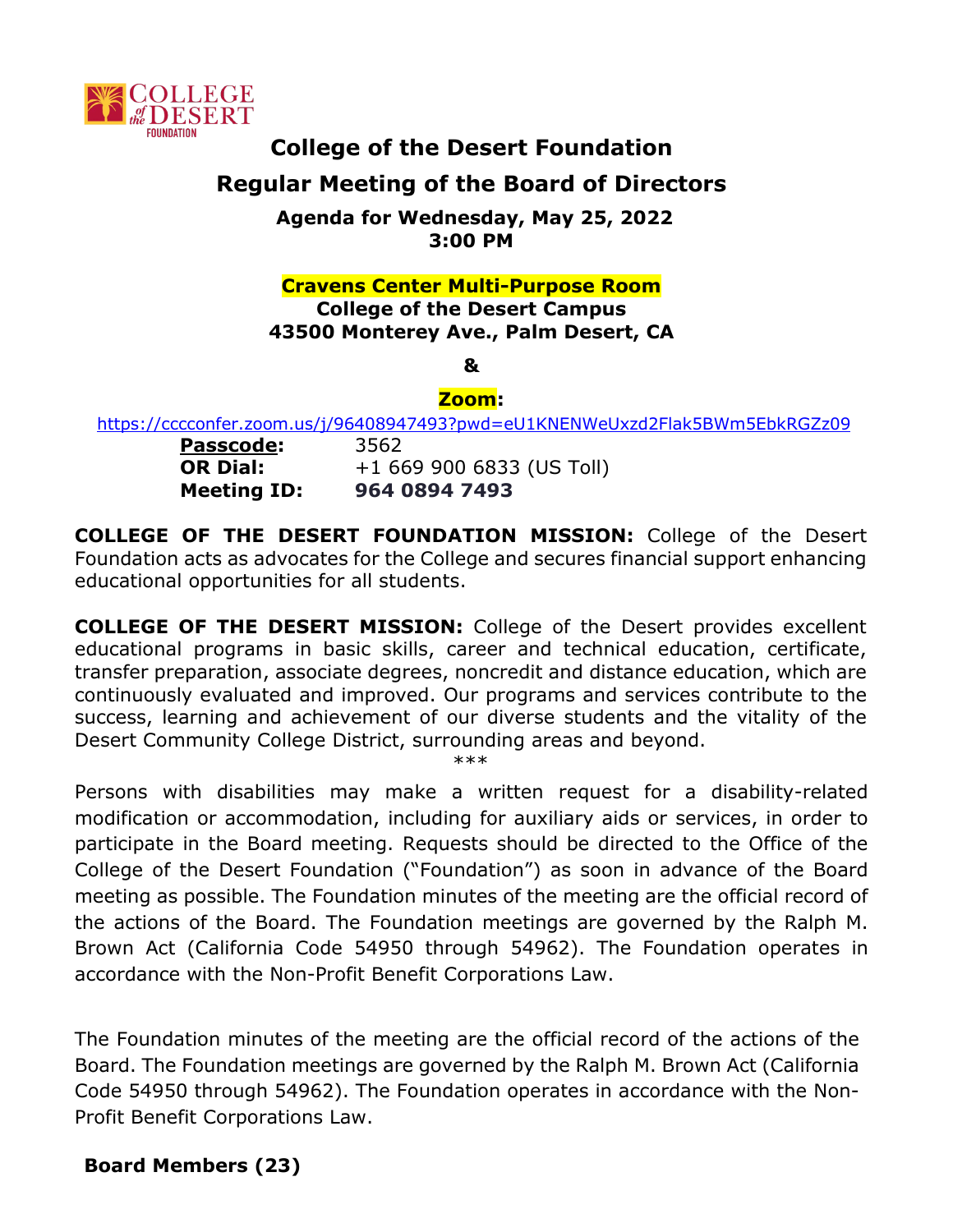Christine Anderson (Chair), Norma Castaneda, Bill Chunowitz, Peggy Cravens, Carol Bell Dean, Marge Dodge, Carol Fragen, Barbara Fromm, Jim Greene, Paul Hinkes, Peggy Jacobs, Dale Landon, Donna MacMillan, Thomas Minder, Joanne Mintz, Barbara Foster Monachino, Rob Moon, Marlene O'Sullivan, Diane Rubin, Jane Saltonstall, Leslie Usow, Jim Williams and Jake Wuest

# **Non-Voting Board Members (6)**

Catherine Abbott, Kim Dozier, Martha Garcia, Amaris Guzman, John Ramont and Aurora Wilson

#### **Quorum: 50%**

#### **Subject to Brown Act: Yes**

# **1. Call to Order/Roll Call**

#### **1.1 Call to Order**

## **2. Agenda**

- **2.1 Regular Foundation Board of Directors Meeting of May 25, 2022 Agenda**: Pursuant to Government Code Section 54954.2(b)(2), the Board may take action on items of business not appearing on the posted agenda, upon a determination by a two-thirds vote of the members of the legislative body present at the meeting, or, if less than two-thirds of the members are present, a unanimous vote of those members present, that there is a need to take immediate action and that the need for action came to the attention of the local agency subsequent to the agenda being posted as specified in subdivision (a).
- **2.2 Confirmation of Agenda**: Approval of agenda of the Regular Foundation Board of Directors Meeting of May 25, 2022 with any additions, corrections or deletions

## **3. Minutes**

3.1 Approval of April 27, 2022 Foundation Board of Directors Regular Meeting **Minutes** 

## **4. Comments from the Public**

**4.1 Comments from the Public**: Comments from The Public: Persons who wish to speak to the Board should complete the "request to address the Board" form and present it to the secretary. Persons who wish to speak to the Board on any item not already on the agenda may do so at this time. There is a time limit of three (3) minutes per person and fifteen (15) minutes per topic, unless further time is granted by the Board. This time limit will be doubled for members of the public utilizing a translator to ensure the non-English speaker receives the same opportunity to directly address the Board, unless simultaneous translation equipment is used. Persons with disabilities may make a written request for a disability-related modification or accommodation, including for auxiliary aids or services, in order to participate in the Board meeting. Requests should be directed to the Foundation as soon in advance of the Board meeting as possible.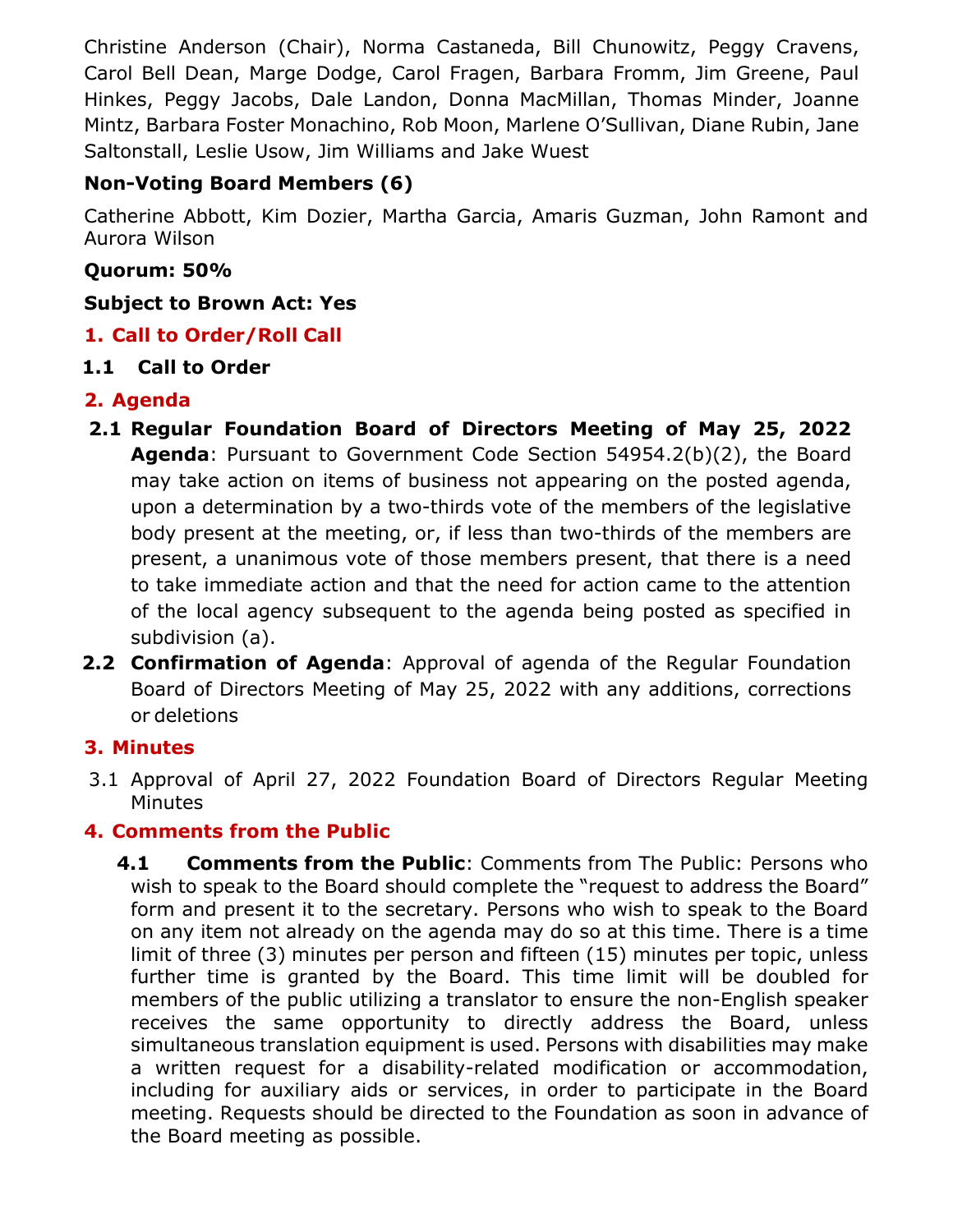#### **5. Presentations**

- **5.1 HR Advantage Proposed 2022/23 Contract – Theresa Maggio**
- **5.2 KESQ 2022/23 Proposed Contract – Shawn Abramowitz**

## **6. CLOSED SESSION 3:15 – 3:30 pm–**

**Closed session shall not extend past the designated time, but should the business considered in closed session require additional time, the Committee shall reserve time to continue discussion. The Board of Directors will have discussions and/or action in closed session on the following matters:**

**6.1 Public Employee Appointment** (*Pursuant to Government Code Section 54957)*

# **7. OPEN SESSION**

**7.1 Report Out of Closed Session**

#### **8. Reports**

- **8.1 Board of Trustees – Aurora Wilson**
- **8.2 Student Board Member Update – Amaris Guzman**
- **8.3 Board Chair Report – Christine Anderson**
- **8.4 Executive Director - Catherine Abbott**

## **9. Consent Agenda**

**Consent Agenda**: Blanket Motion: All Consent items will be voted on in one motion. Any Board Member may request that any item(s) be moved to the Action Agenda.

**9.1 Approve the Financial Statements for period ended March 31, 2022, as recommended by the Finance and Investment Committee**

# **10. Action Agenda (Items pulled from the Consent Agenda for Separate discussion and Consideration)**

## **11. Discussion and Action Items**

- **11.1 Review and Approve Foundation Unrestricted Budget – Kirstien Renna**
- **11.2 Review and Approve Proposed List of Board of Directors for fiscal year 2022-2023 as recommended by the Nominating Committee (Barbara Fromm)**